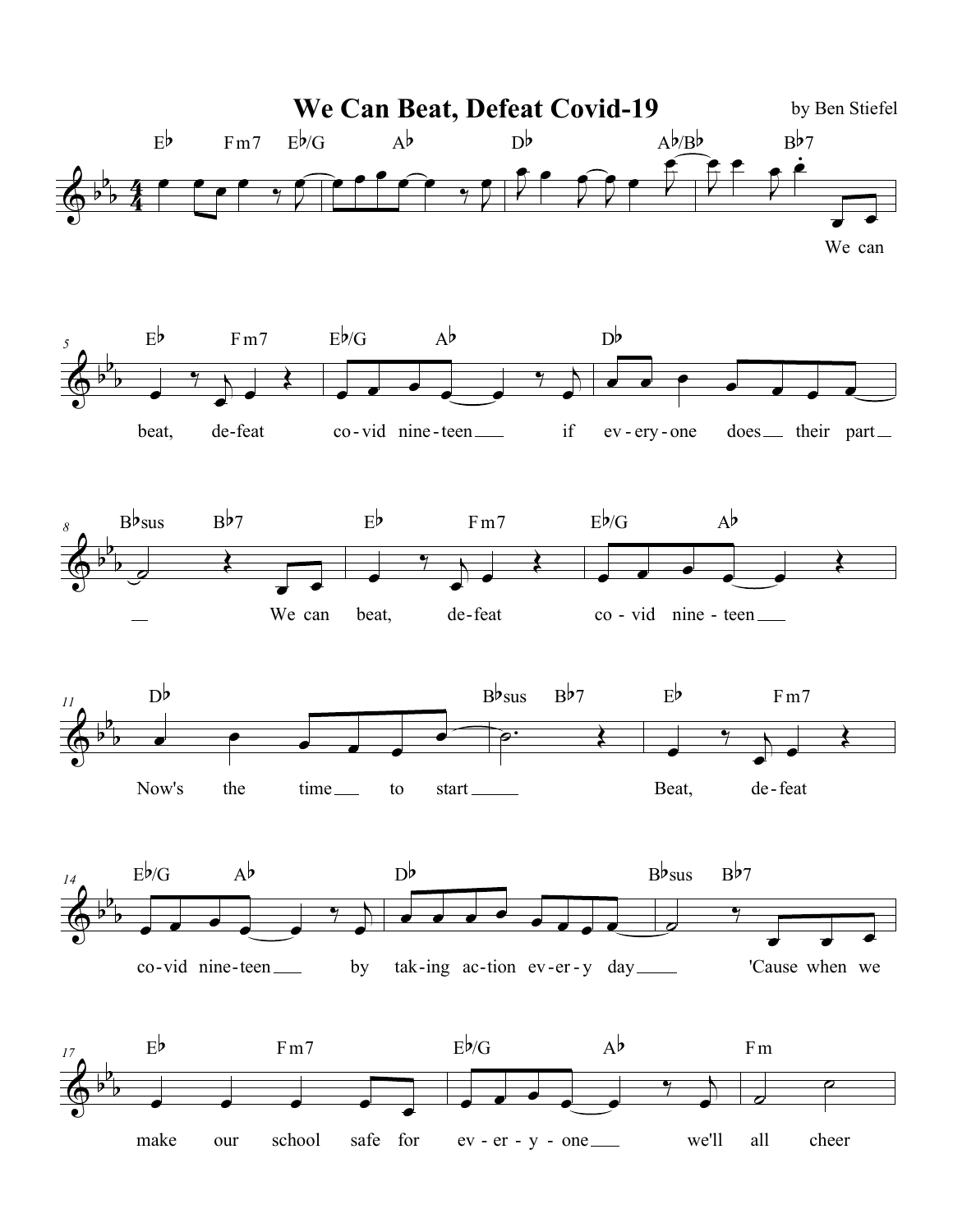





So af - ter touch-ing things that might that might have been ex-posed





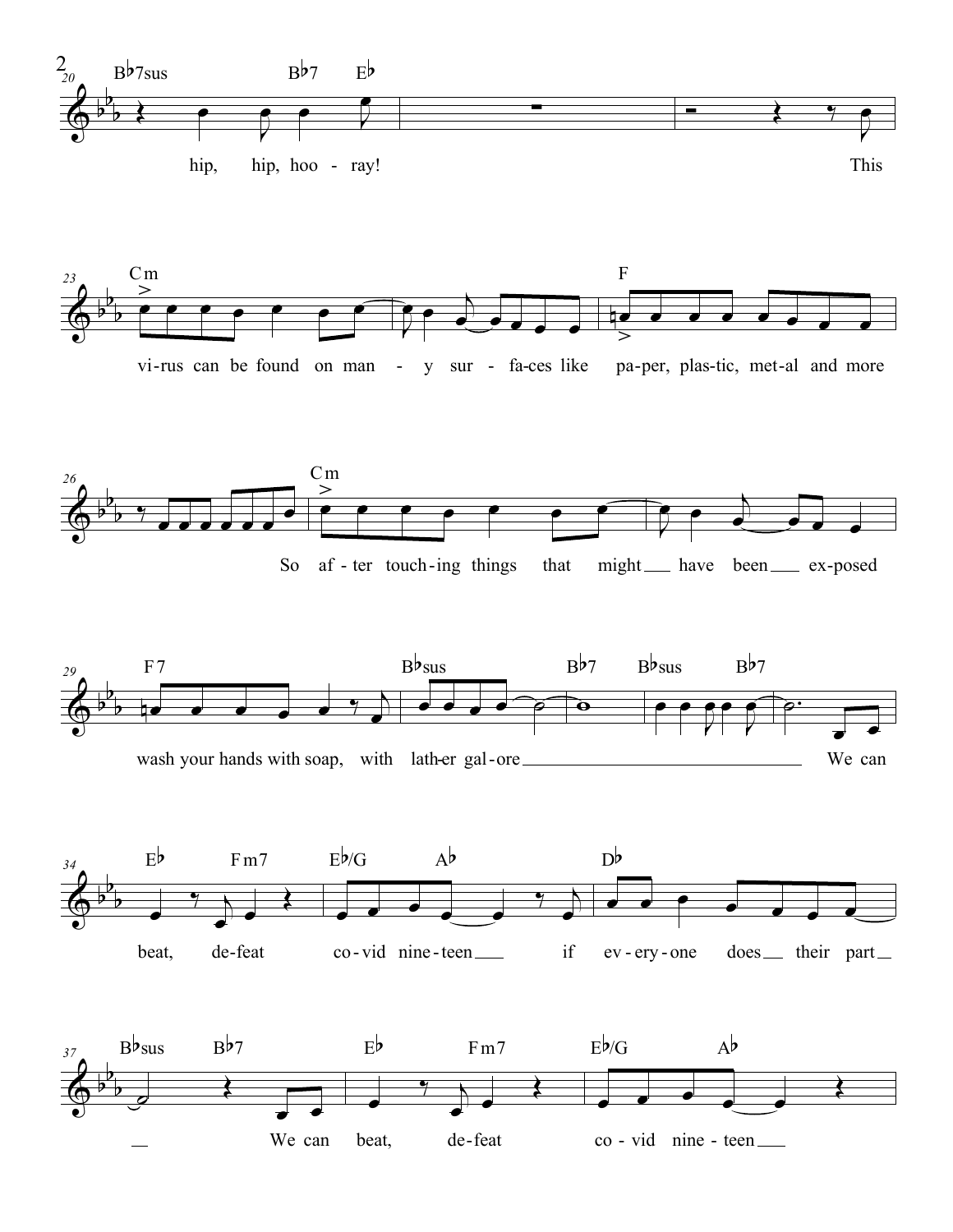











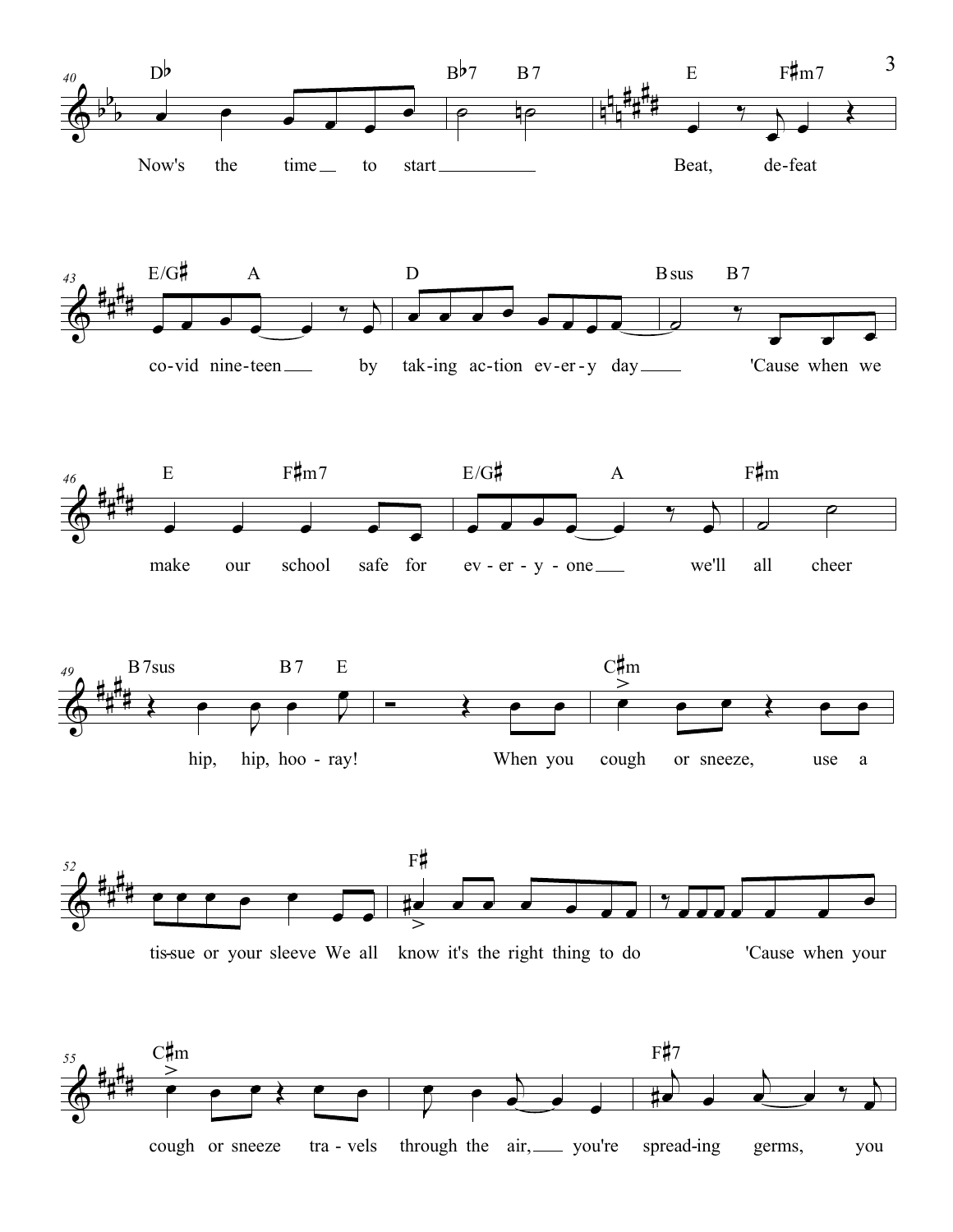